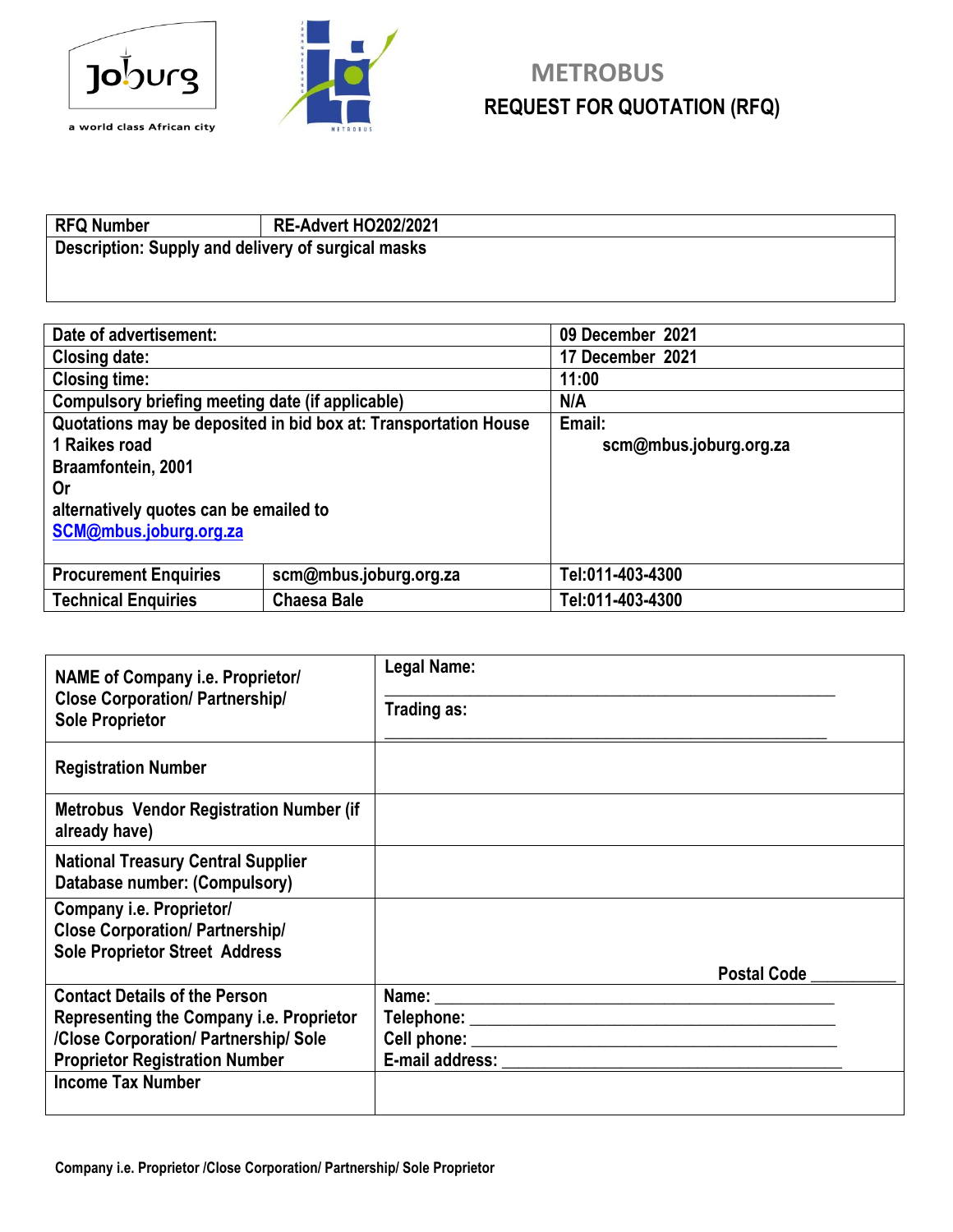



## **METROBUS REQUEST FOR QUOTATION (RFQ)**

| VAT Reference Number (if applicable) |  |  |
|--------------------------------------|--|--|
|                                      |  |  |

#### **PRICING SCHEDULE – FIRM PRICES**

#### **Bidder's Name:**  $\blacksquare$

- Metrobus is not bound to accept the lowest or any quotation and reserves the right to accept the whole or any part of a quotation and to award the bid to more than one bidder.
- Offers to be valid for 60 days from the closing date of bid and no second-hand/refurbished materials/parts may be used in the final goods to be delivered by the bidder.
- Only firm prices will be accepted. Non-firm prices (including prices subject to rates of exchange variations) will not be considered in cases where different delivery points influence the pricing; a separate pricing schedule must be submitted for each delivery point.
- Do you intend to subcontract more than 25% of the work?

#### **(Tick applicable box)**

- If the answer is **YES**, indicate the name of the subcontractor example the subpercentage to be sub-contracted \_\_\_\_\_\_\_\_% and attach the BBBEE certificate of the subcontractor**.**
- The quotation will be evaluated on 80/20 preference point system in line with PPPFA Regulations, 2017.
- A bidder must submit proof of its B-BBEE status level of contributor to be awarded preference points, attach original or certified certificate (not older than 3 months) or sworn affidavit.
- For quotations above R30 000, the bidder should submit the municipal account for the company and all directors or lease agreement or an affidavit if they do not own or lease a property.
- B-BBEE Status Level of Contribution \_\_\_\_\_\_\_\_ (preference points, maximum 20) \_\_\_\_\_\_\_\_\_
- **Other than completing the pricing schedule below, a bidder should submit the quotation on their company's letterhead or logos.**

#### **SCHEDULE OF PRICES/ RATES:**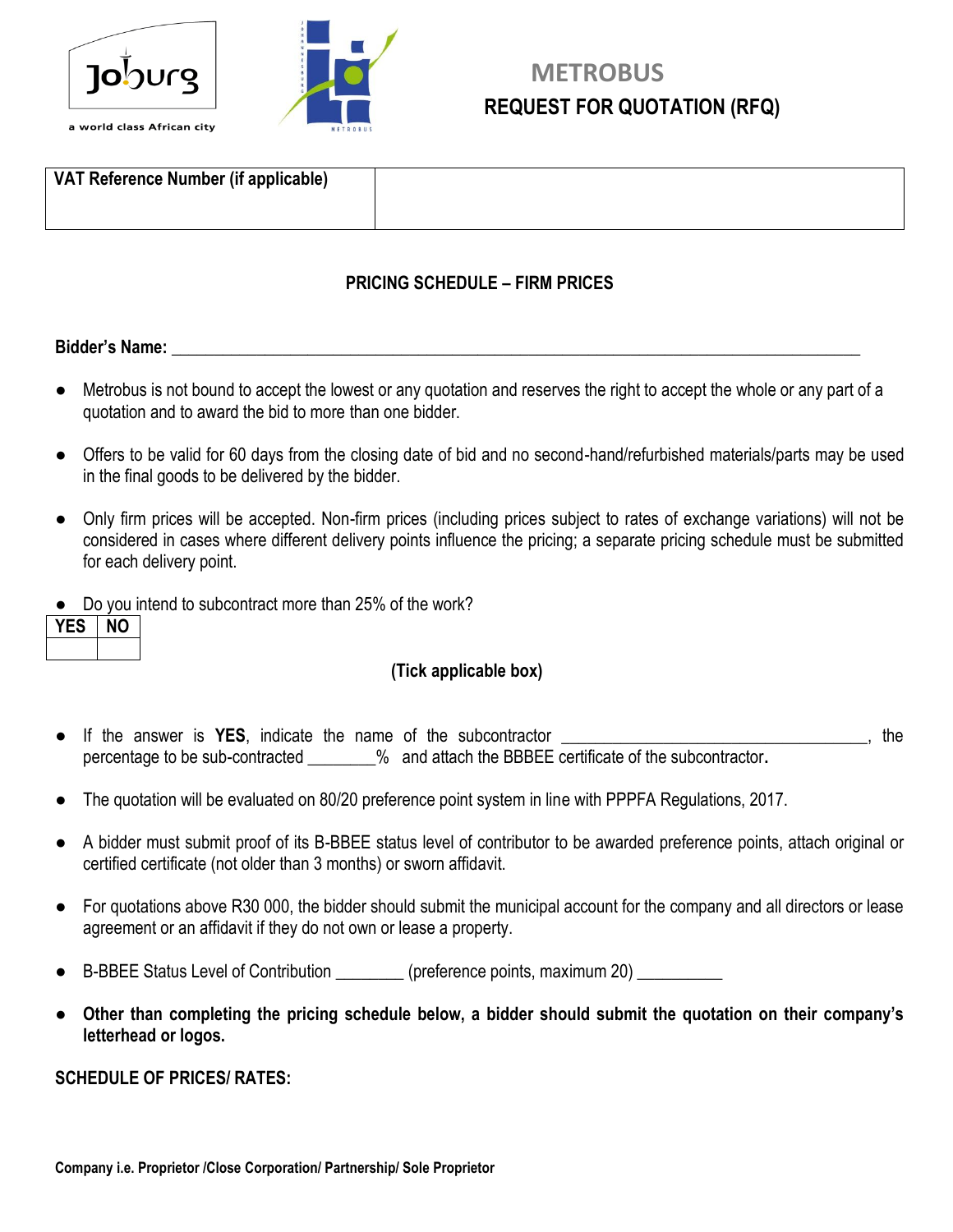



## **METROBUS REQUEST FOR QUOTATION (RFQ) REQUEST FOR QUOTATION (RFQ)**

**Quotation Description**: **Sub Total Price R Vat 15% (if applicable) R Total Quoted Price (Inclusive of Vat) R**

#### **MBD 4 DECLARATION OF INTEREST**

1. No bid will be accepted from persons in the service of the state<sup>1</sup>.

2. Any person, having a kinship with persons in the service of the state, including a blood relationship, may make an offer

or offers in terms of this invitation to bid. In view of possible allegations of favouritism, should the resulting bid, or part thereof, be awarded to persons connected with or related to persons in service of the state, it is required that the bidder or their authorised representative declare their position in relation to the evaluating/adjudicating authority.

#### **3 In order to give effect to the above, the following questionnaire must be completed and submitted with the bid.**

| <b>YES</b> |                                                                                                                                                                         |
|------------|-------------------------------------------------------------------------------------------------------------------------------------------------------------------------|
|            | 3.7 The names of all directors/ trustees/ shareholders' members, their individual identity numbers and state employee<br>numbers must be indicated in paragraph 4 below |
|            |                                                                                                                                                                         |
|            |                                                                                                                                                                         |
|            |                                                                                                                                                                         |
|            |                                                                                                                                                                         |
|            |                                                                                                                                                                         |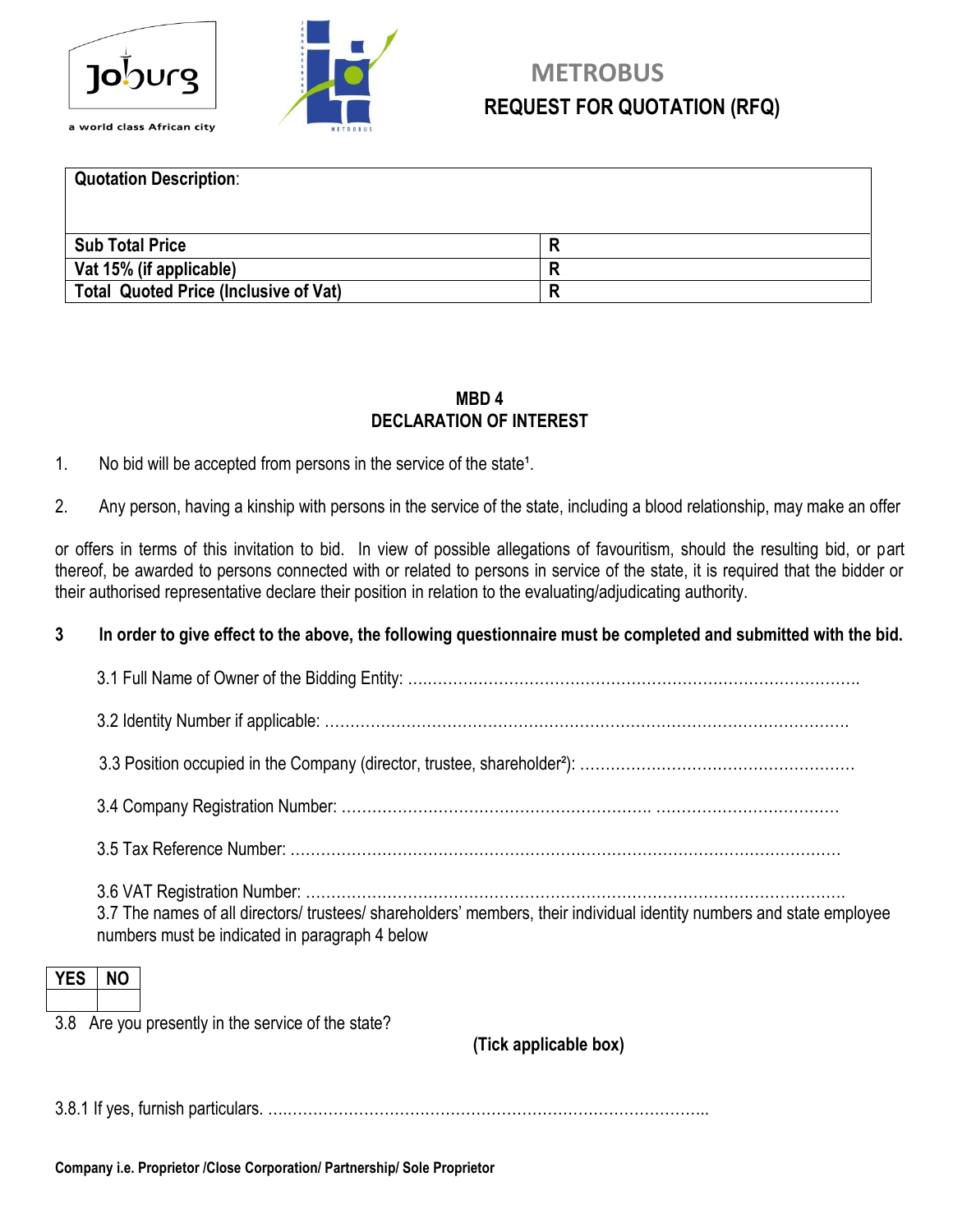



## **Joburg** METROBUS **REQUEST FOR QUOTATION (RFQ)**

| 3.9<br>Have you been in the service of the state for the past twelve months?<br><b>YES</b><br><b>NO</b>                                                                                                                                                           |
|-------------------------------------------------------------------------------------------------------------------------------------------------------------------------------------------------------------------------------------------------------------------|
| (Tick applicable box)                                                                                                                                                                                                                                             |
|                                                                                                                                                                                                                                                                   |
| 3.10<br>Do you have any relationship (close family member, partner or associate) with persons in the<br><b>YES</b><br><b>NO</b>                                                                                                                                   |
| service of the state and who may be involved with the evaluation and or adjudication of this bid?                                                                                                                                                                 |
| (Tick applicable box)                                                                                                                                                                                                                                             |
|                                                                                                                                                                                                                                                                   |
| 3.11<br>Are you aware of any relationship (close family member, partner or associate) between any other bidder and any<br>persons in the service of the state who may be involved with the evaluation and or adjudication of this bid?<br><b>YES</b><br><b>NO</b> |
| (Tick applicable box)                                                                                                                                                                                                                                             |
|                                                                                                                                                                                                                                                                   |
| 3.12 Are any of the company's directors, trustees, managers, principle shareholders or stakeholders<br>in the service of the state?<br><b>YES</b><br><b>NO</b>                                                                                                    |
| (Tick applicable box)                                                                                                                                                                                                                                             |
|                                                                                                                                                                                                                                                                   |
| 3.13 Are any spouse, child or parent of the company's directors trustees, managers, principle shareholders or stakeholders<br>in service of the state?<br><b>YES</b><br><b>NO</b>                                                                                 |
|                                                                                                                                                                                                                                                                   |
| (Tick applicable box)                                                                                                                                                                                                                                             |
|                                                                                                                                                                                                                                                                   |
| 3.14 Do you or any of the directors, trustees, managers, principle shareholders, or stakeholders of this company have any<br>interest in any other related companies or business whether or not they are bidding for this contract?<br><b>YES</b><br><b>NO</b>    |

**Company i.e. Proprietor /Close Corporation/ Partnership/ Sole Proprietor**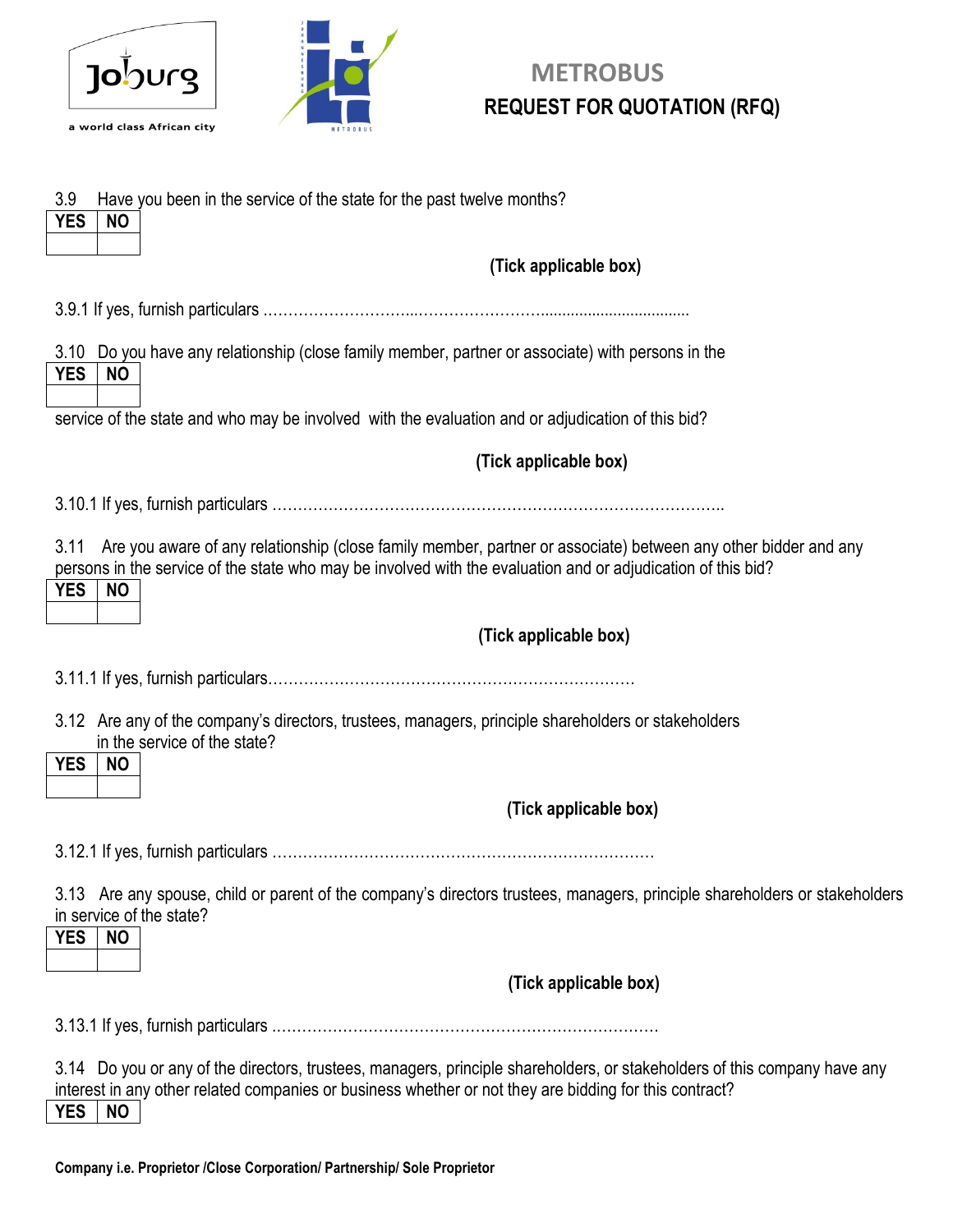



## **METROBUS REQUEST FOR QUOTATION (RFQ)**

#### **(Tick applicable box)**

3.14.1 If yes, furnish particulars: ………………………………………………………………….

……………………………………………………………………………………………………………….

4. Full details of directors / trustees / members / shareholders. (Attach for additional members)

| <b>Full Name</b> | <b>Identity Number</b> | <b>State Employee Number</b><br>(If applicable) |
|------------------|------------------------|-------------------------------------------------|
|                  |                        |                                                 |
|                  |                        |                                                 |
|                  |                        |                                                 |

**<sup>1</sup>MSCM Regulations: "in the service of the state" means to be –** 

- (a) a member of (i) any municipal council; (ii) any provincial legislature; or (iii) the national Assembly or the national Council of provinces;
- (b) a member of the board of directors of any municipal entity;
- (c) an official of any municipality or municipal entity;
- (d) an employee of any national or provincial department, national or provincial public entity or constitutional institution within the meaning of the Public Finance Management Act, 1999 (Act No.1 of 1999);
- (e) a member of the accounting authority of any national or provincial public entity; or
- (f) an employee of Parliament or a provincial legislature.

² Shareholder" means a person who owns shares in the company and is actively involved in the management of the company or business and exercises control over the company.

#### **DECLARATION OF BIDDER'S PAST SUPPLY CHAIN MANAGEMENT PRACTICES (MBD8)**

- 1. This Municipal Bidding Document must form part of all bids invited.
- 2. It serves as a declaration to be used by municipalities and municipal entities in ensuring that when goods and services are being procured, all reasonable steps are taken to combat the abuse of the supply chain management system.
- 3. The bid of any bidder may be rejected if that bidder, or any of its directors have:
- a. abused the municipality's / municipal entity's supply chain management system or committed any improper conduct in relation to such system;
- b. been convicted for fraud or corruption during the past five years;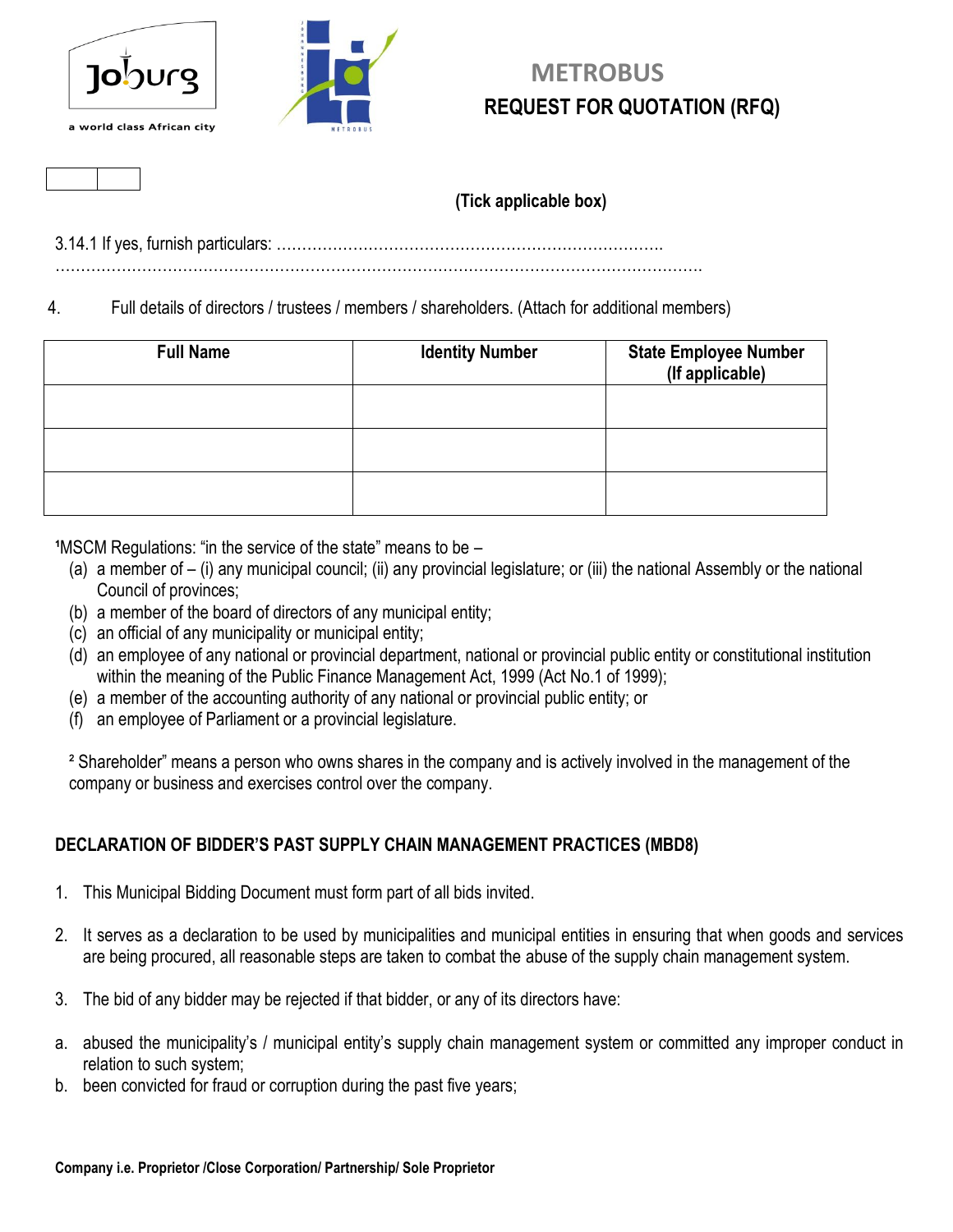



## **TO**OUrg and **ACCEPT** METROBUS **REQUEST FOR QUOTATION (RFQ) REQUEST FOR QUOTATION (RFQ)**

- c. wilfully neglected, reneged on or failed to comply with any government, municipal or other public sector contract during the past five years; or
- d. been listed in the Register for Tender Defaulters in terms of section 29 of the Prevention and Combating of Corrupt Activities Act (No 12 of 2004).
- **4. In order to give effect to the above, the following questionnaire must be completed and submitted with the bid. (tick applicable box).**

| Item  | Question                                                                                                                                                                                                                                            | Yes           | <b>No</b>    |
|-------|-----------------------------------------------------------------------------------------------------------------------------------------------------------------------------------------------------------------------------------------------------|---------------|--------------|
| 4.1   | Is the bidder or any of its directors listed on the National Treasury's database<br>as a company or person prohibited from doing business with the public<br>sector?                                                                                | Yes<br>П      | No<br>П      |
|       | (Companies or persons who are listed on this database were informed in<br>writing of this restriction by the National Treasury after the audi alteram<br>partem rule was applied).                                                                  |               |              |
| 4.1.1 | If so, furnish particulars:                                                                                                                                                                                                                         |               |              |
| 4.2   | Is the bidder or any of its directors listed on the Register for Tender Defaulters in<br>terms of section 29 of the Prevention and Combating of Corrupt Activities Act (No 12<br>of 2004)?                                                          | Yes<br>$\Box$ | No<br>П      |
|       | (To access this Register enter the National Treasury's website,<br>www.treasury.gov.za, click on the icon "Register for Tender Defaulters" or<br>submit your written request for a hard copy of the Register to facsimile<br>number (012) 3265445). |               |              |
| 4.2.1 | If so, furnish particulars:                                                                                                                                                                                                                         |               |              |
| 4.3   | Was the bidder or any of its directors convicted by a court of law (including a<br>court of law outside the Republic of South Africa) for fraud or corruption<br>during the past five years?                                                        | Yes<br>$\Box$ | No<br>$\Box$ |
| 4.3.1 | If so, furnish particulars:                                                                                                                                                                                                                         |               |              |
| Item  | <b>Question</b>                                                                                                                                                                                                                                     | <b>Yes</b>    | <b>No</b>    |
| 4.4   | Does the bidder or any of its directors owe any municipal rates and taxes or<br>municipal charges to the municipality / municipal entity, or to any other municipality /<br>municipal entity, that is in arrears for more than three months?        | Yes<br>$\Box$ | No<br>$\Box$ |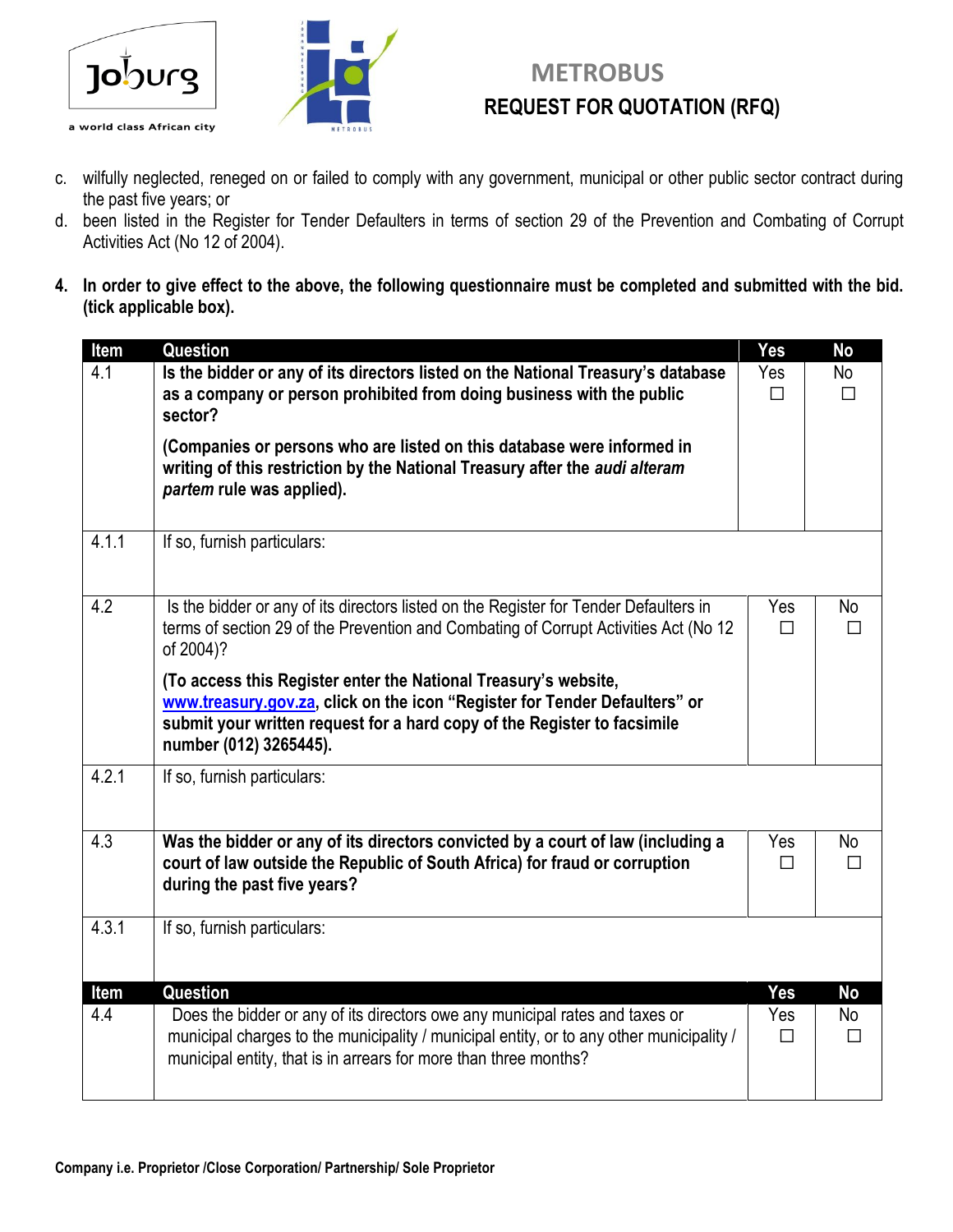



## **TO**OUrg **EXECUTE: REQUEST FOR QUOTATION (RFQ) REQUEST FOR QUOTATION (RFQ)**

| 4.4.1 | If so, furnish particulars:                                                                                                                                                                                          |          |    |
|-------|----------------------------------------------------------------------------------------------------------------------------------------------------------------------------------------------------------------------|----------|----|
| 4.5   | Was any contract between the bidder and the municipality / municipal entity or<br>any other organ of state terminated during the past five years on account of<br>failure to perform on or comply with the contract? | Yes<br>П | No |
| 4.7.1 | If so, furnish particulars:                                                                                                                                                                                          |          |    |

### **CERTIFICATION**

**I, THE UNDERSIGNED (NAME) ………………………………………………………………………………**

**CERTIFY THAT THE INFORMATION FURNISHED ON THIS DECLARATION FORM IS CORRECT.**

**I ACCEPT THAT THE STATE AND/OR THE EMM MAY ACT AGAINST ME SHOULD THIS DECLARATION PROVE TO BE FALSE.**

………………………………….. …………………………………….. **Signature Date** 

…………………………………. ………………………………………

**Capacity** Capacity **Capacity Capacity Name of Bidding Entity**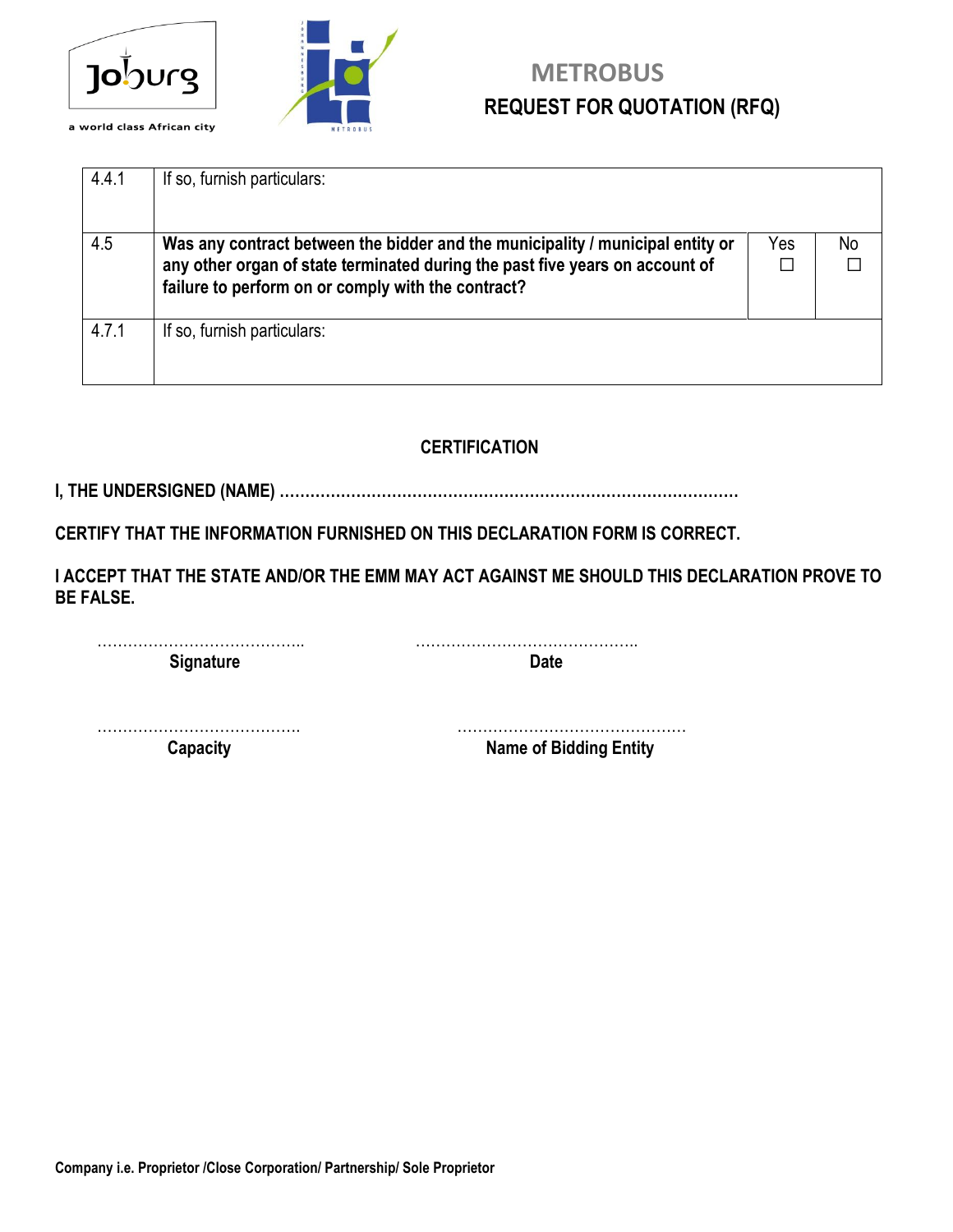





## **METROBUS REQUEST FOR QUOTATION (RFQ)**

#### **MBD 9 CERTIFICATE OF INDEPENDENT BID DETERMINATION (MBD 9)**

- 1. This Form "I" must form part of all bids<sup>1</sup> invited.
- 2. Section 4 (1) (b) (iii) of the Competition Act No. 89 of 1998, as amended, prohibits an agreement between, or concerted practice by, firms, or a decision by an association of firms, if it is between parties in a horizontal relationship and if it involves collusive bidding (or bid rigging).² Collusive bidding is a *pe se* prohibition meaning that it cannot be justified under any grounds.
- 3. Municipal Supply Regulation 38 (1) prescribes that a supply chain management policy must provide measures for the combating of abuse of the supply chain management system, and must enable the accounting officer, among others, to:
- a. take all reasonable steps to prevent such abuse;
- b. reject the bid of any bidder if that bidder or any of its directors has abused the supply chain management system of the municipality or municipal entity or has committed any improper conduct in relation to such system; and
- c. cancel a contract awarded to a person if the person committed any corrupt or fraudulent act during the bidding process or the execution of the contract.
- 4. This Form "I" serves as a certificate of declaration that would be used by institutions to ensure that, when bids are considered, reasonable steps are taken to prevent any form of bid-rigging.
- 5. In order to give effect to the above, the attached Certificate of Bid Determination must be completed and submitted with the bid:

#### **CERTIFICATE OF INDEPENDENT BID DETERMINATION (MBD 9)**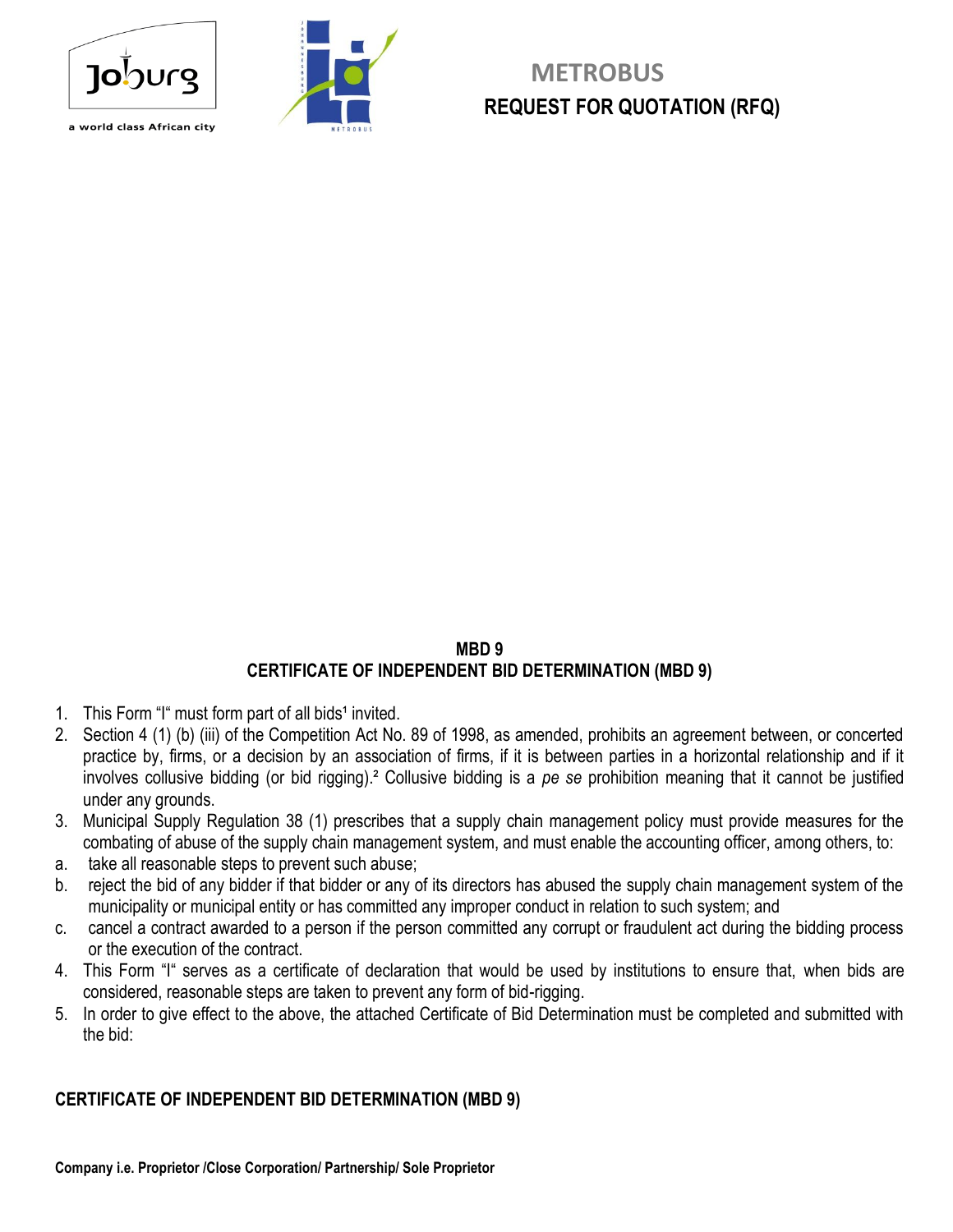



## **METROBUS REQUEST FOR QUOTATION (RFQ)**

I, the undersigned, in submitting the accompanying bid:

 $\_$  , and the set of the set of the set of the set of the set of the set of the set of the set of the set of the set of the set of the set of the set of the set of the set of the set of the set of the set of the set of th (Bid Number and Description)

in response to the invitation for the bid made by:

#### **Metrobus**

do hereby make the following statements that I certify to be true and complete in every respect:

I certify, on behalf of: \_\_\_\_\_\_\_\_\_\_\_\_\_\_\_\_\_\_\_\_\_\_\_\_\_\_\_\_\_\_\_\_\_\_\_\_\_\_\_\_\_\_\_\_\_\_\_\_\_\_\_\_\_\_\_\_\_\_\_\_\_\_\_\_\_\_\_\_\_\_\_\_\_\_\_ that:

(Name of Bidder)

- 1. I have read and I understand the contents of this Certificate;
- **2.** I understand that the accompanying bid will be disqualified if this Certificate is found not to be true and complete in every **respect;**
- 3. I am authorized by the bidder to sign this Certificate, and to submit the accompanying bid, on behalf of the bidder;
- 4. Each person whose signature appears on the accompanying bid has been authorized by the bidder to determine the terms of, and to sign, the bid, on behalf of the bidder;
- 5. For the purposes of this Certificate and the accompanying bid, I understand that the word "competitor" shall include any individual or organization, other than the bidder, whether or not affiliated with the bidder, who:
- (a) has been requested to submit a bid in response to this bid invitation;
- (b) could potentially submit a bid in response to this bid invitation, based on their qualifications, abilities or experience; and
- (c) provides the same goods and services as the bidder and/or is in the same line of business as the bidder
- 6. The bidder has arrived at the accompanying bid independently from, and without consultation, communication, agreement or arrangement with any competitor. However communication between partners in a joint venture or consortium<sup>3</sup> will not be construed as collusive bidding.
- 7. In particular, without limiting the generality of paragraphs 6 above, there has been no consultation, communication, agreement or arrangement with any competitor regarding:
	- a) prices;
	- b) geographical area where product or service will be rendered (market allocation)
	- c) methods, factors or formulas used to calculate prices;
	- d) the intention or decision to submit or not to submit, a bid;
	- e) the submission of a bid which does not meet the specifications and conditions of the bid; or
	- f) bidding with the intention not to win the bid.
- 8. In addition, there have been no consultations, communications, agreements or arrangements with any competitor regarding the quality, quantity, specifications and conditions or delivery particulars of the products or services to which this bid invitation relates.
- 9. The terms of the accompanying bid have not been, and will not be, disclosed by the bidder, directly or indirectly, to any competitor, prior to the date and time of the official bid opening or of the awarding of the contract.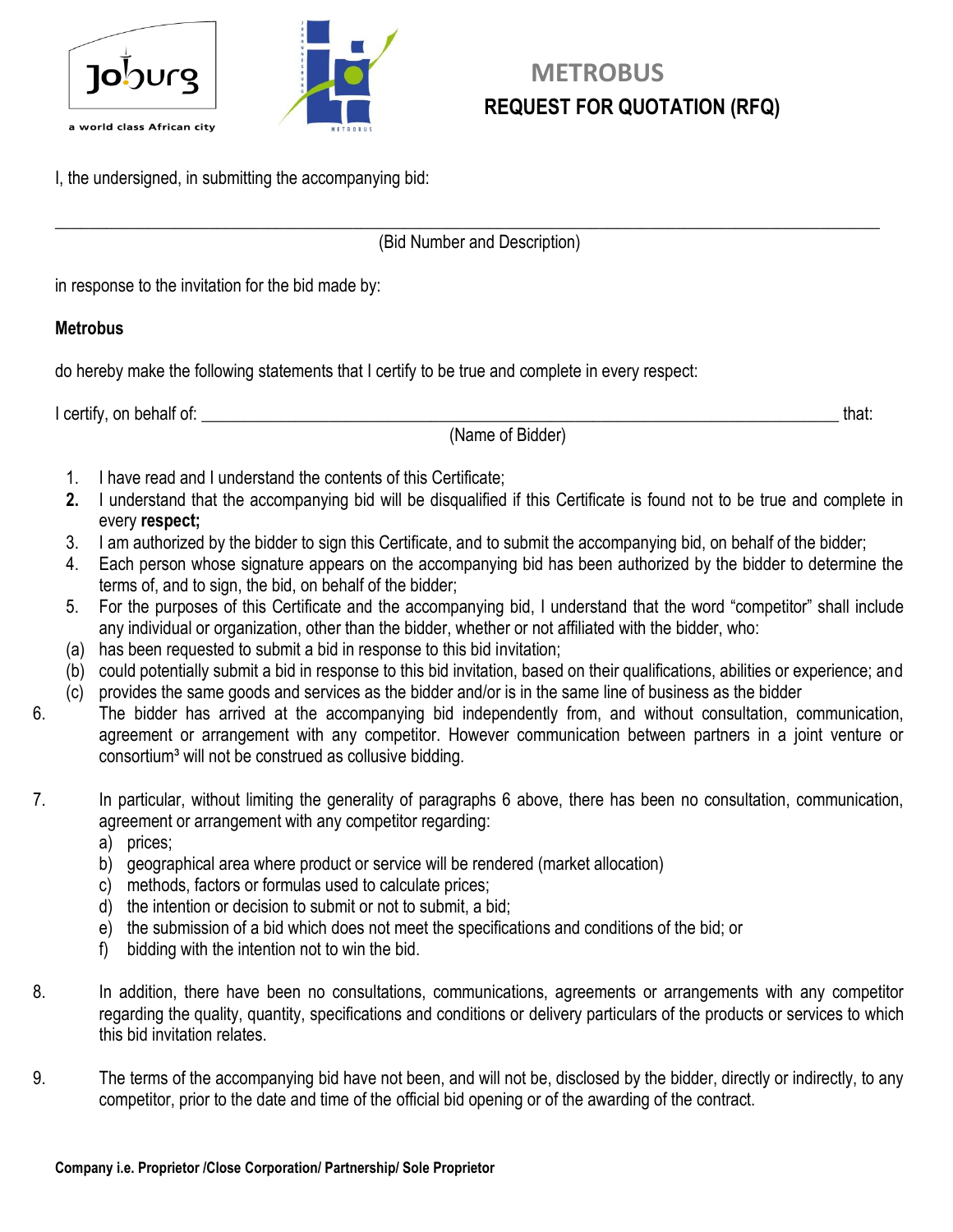

- 10. I am aware that, in addition and without prejudice to any other remedy provided to combat any restrictive practices related to bids and contracts, bids that are suspicious will be reported to the Competition Commission for investigation and possible imposition of administrative penalties in terms of section 59 of the Competition Act No. 89 of 1998 and or
- 12. **may be reported to the National Prosecuting Authority (NPA) for criminal investigation and or may be restricted from** conducting business with the public sector for a period not exceeding ten (10) years in terms of the Prevention and Combating of Corrupt Activities Act No. 12 of 2004 or any other applicable legislation.

| Signature                                 |                     |
|-------------------------------------------|---------------------|
|                                           |                     |
| Full Names of Person Representing Company | Position in Company |

**FORM "E"**

#### **SPECIFICATION /SCOPE OF WORK/TERMS OF REFERENCE**

| Quantity  | <b>Description</b>                                                                                                                      |
|-----------|-----------------------------------------------------------------------------------------------------------------------------------------|
| 100 boxes | Supply and delivery of surgical masks<br>face, aseptic: Fluid Resistant, (3<br>PLY), good breathability, internal and<br>external faces |
|           | with ear loops (Black) 50 per box                                                                                                       |

Please send through the quotes together with the following below:

- 1. CSD Number MAAA...
- 2. Valid Tax Clearance Certificate
- 3. BEEE Certificate
- 4. Municipal Account lease agreement or Avadavit for the Company and for all directors